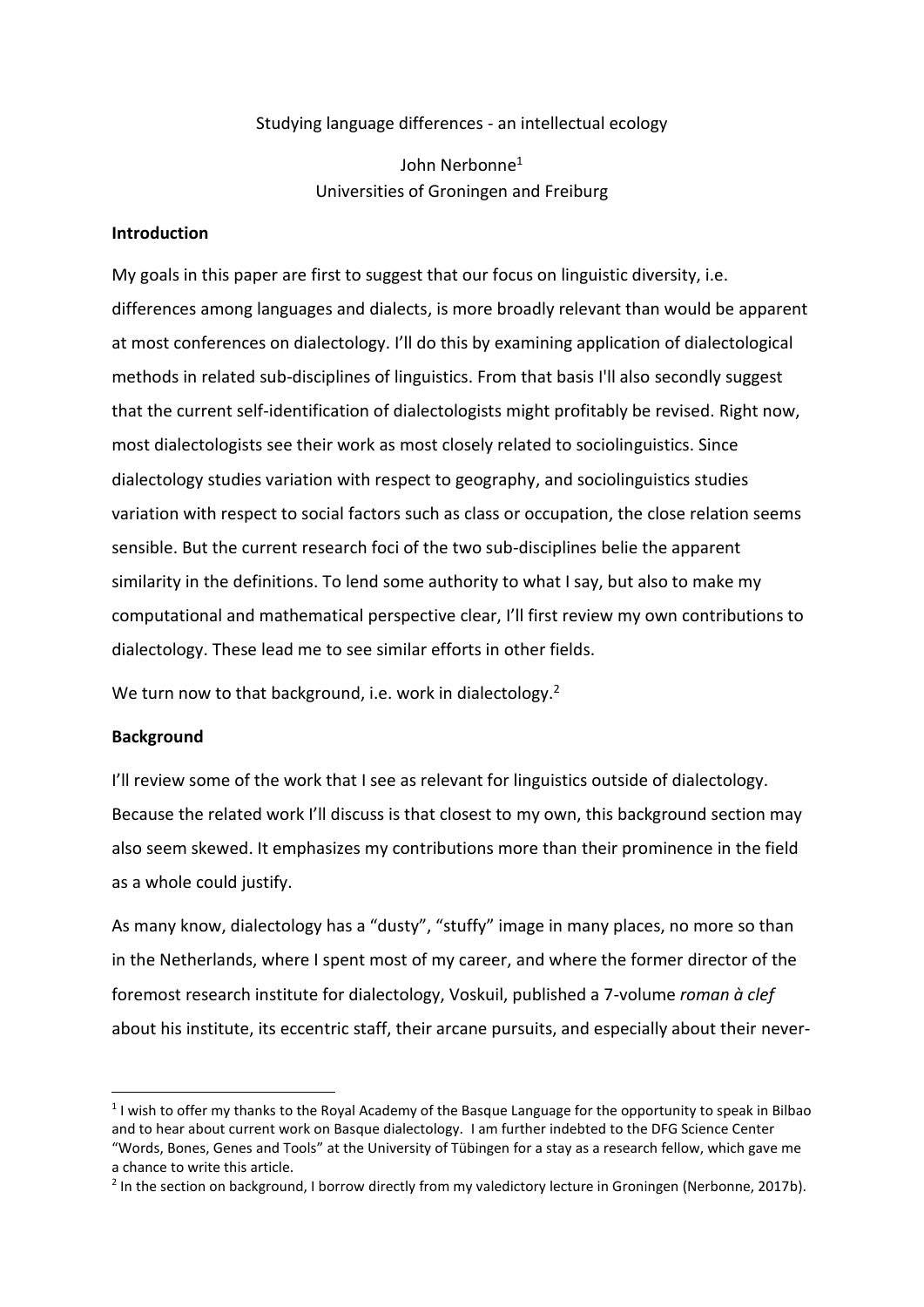ending intrigues. I hope that an overview of some contemporary work can dispel that dusty image a bit.

Let's nonetheless emphasize that dialectology *is* the oldest study of language variation, i.e. how it varies and where. We also have an advantage over other sub-disciplines of linguistics, as there is an enormous lay interest in our work, guaranteeing public interest in what we do. Of course, we do more than just answer the layperson's questions, since, as scientists we are dissatisfied with long lists of varying words, pronunciations and constructions; instead, and we seek some generality in our linguistic characterizations. The hope is that this can lead to an explanation of why some things vary in certain places while others, elsewhere do not. Similarly, we seek explanations regarding the geography of the distribution of linguistic variation.

My own work in this sub-field of linguistics began when I suggested to seminar students in 1996 that we try to replicate some work that Brett Kessler had presented at the 1995 meeting of the European Association for Computational Linguistics (Kessler 1995). The students were eager and bright, so that the seminar work led to a publication, and, as is so often the case, increased curiosity.

When we started the work (Nerbonne et al. 1996), the dominant approach in dialectology involved a lot of manual labor, sensitive analysis and enormous data collection efforts. It was non-computational and inexact.

A shining exception to the dominant paradigms was the work of Jean Séguy in Gascogne, who was frustrated by the noisiness of his data – where exceptions seem to appear at all levels. He suggested that one might begin to see the forest and not just the individual trees if one shifted focus to the aggregate differences. So he added up the number of differences between each pair of sites in his data and published a curve showing a sub-linear increase in differences with respect to geography (Seguy 1971). The Austrian Hans Goebl was in close contact with Séguy before his untimely death (around 1974) and followed his ideas, but adding clustering – to detect groups of sites, i.e. dialect areas – as well as an inverse frequency weighting, which has also survived replication. Goebl continued Séguy's perspective of viewing the data as categorical – i.e. as either the same or different (Goebl 1982).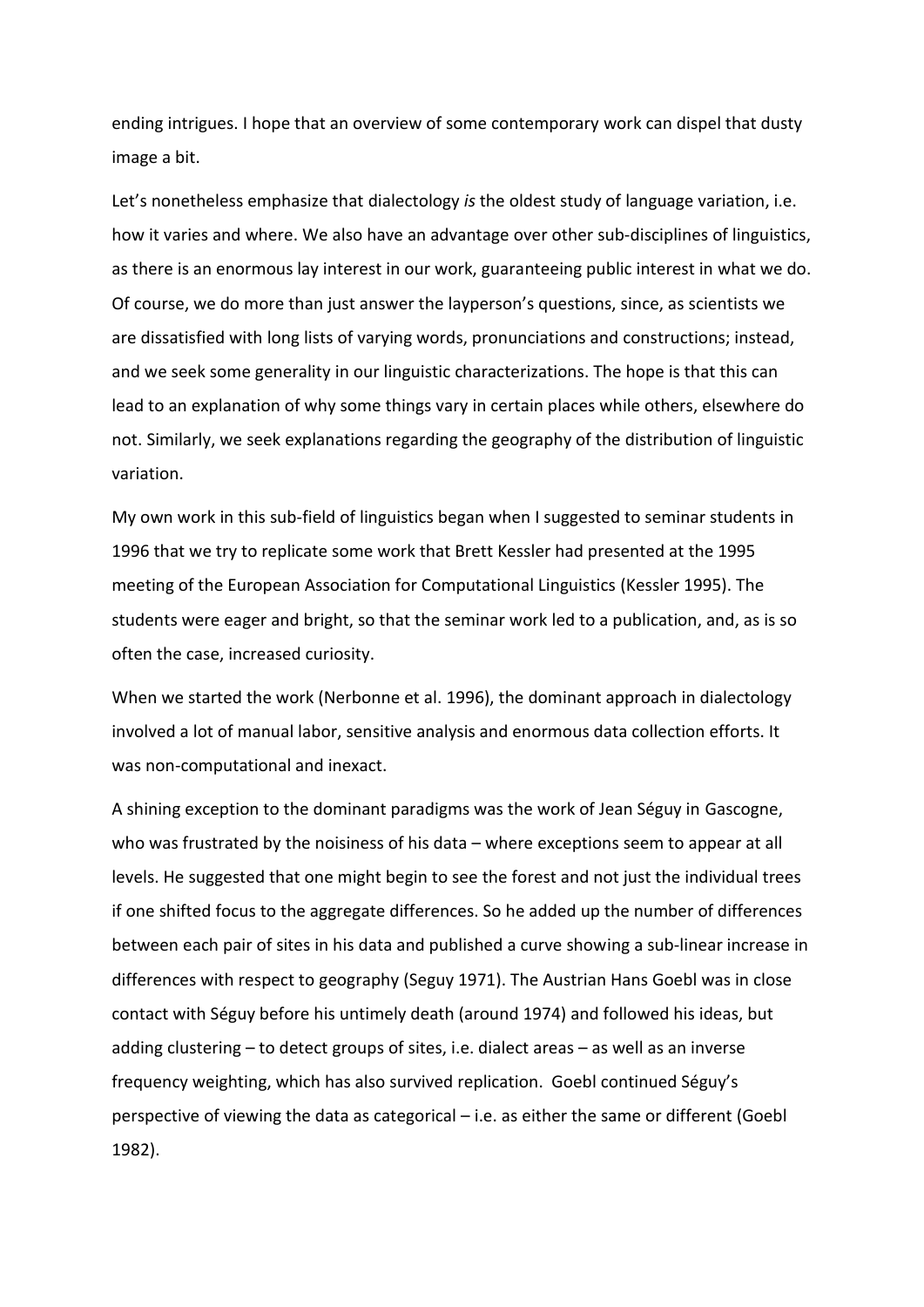We in Groningen<sup>3</sup> continued this tradition in dialectometry, adding techniques to provide stability in clustering and reacting critically to Goebl's position of regarding all multiple responses as confusion (Nerbonne & Kleiweg 2003). We inevitably found multiple responses in our data, and we enjoyed exchanges on the correct mathematics of the necessary treatment with Gotzon Aurrekoetxea, the leading Basque dialectologist of his generation (Aurrekoetxea et al. 2013). It pleases me to return to the Basque country, where this paper was first read. to continue this discussion.

We just noted that Séguy published a curve showing a sub-linear increase in differences with respect to geography. At my suggestion, this curve, which has been replicated dozens of times, is now known as SÉGUY'S CURVE. Gabon Bantu, Bulgarian, German, American English, Dutch and Norwegian all appear to show a sublinear growth in linguistic differences with respect to geographic distance (Nerbonne 2010).

# **Measuring pronunciation difference**

But we also saw opportunities to analyze the data in a more discriminating way using a technique developed by the Russian information scientist, Valdimir Levenshtein in 1966 to improve self-correcting codes. Levenshtein developed an algorithm which seeks the optimal alignment between two strings of discrete elements. He did this by assigning costs to the editing operations of substitution, insertion and deletion. As noted above, Brett Kessler first applied this to the phonetic transcriptions in a dialect atlas in 1995, and my students and I did a follow-up in 1996. Here's an example to illustrate the ideas more concretely. We see in a single example each of the three operations, and the distance between the strings is the sum of the edit costs, here three.

| (Grouw) [mɔlkə] | m | ാ |   | ə |
|-----------------|---|---|---|---|
| Harlem) [mɛlək] | m | ε | ә |   |
| $=$ 3           |   |   |   |   |

**Table 1 The alignment resulting from the application of the Levenshtein algorithm to the phonetic transcriptions of the word for 'milk' in the Dutch towns of Grouw (in Friesland) and Harlem (in North Holland). Note that the alignment involves the insertion, deletion and the substitution of phonetic segments.**

<sup>3</sup> The 'we' is emphatically editorial, not a *pluralis majetatis*. See below for a long list of collaborators without whom this research line could never have taken off.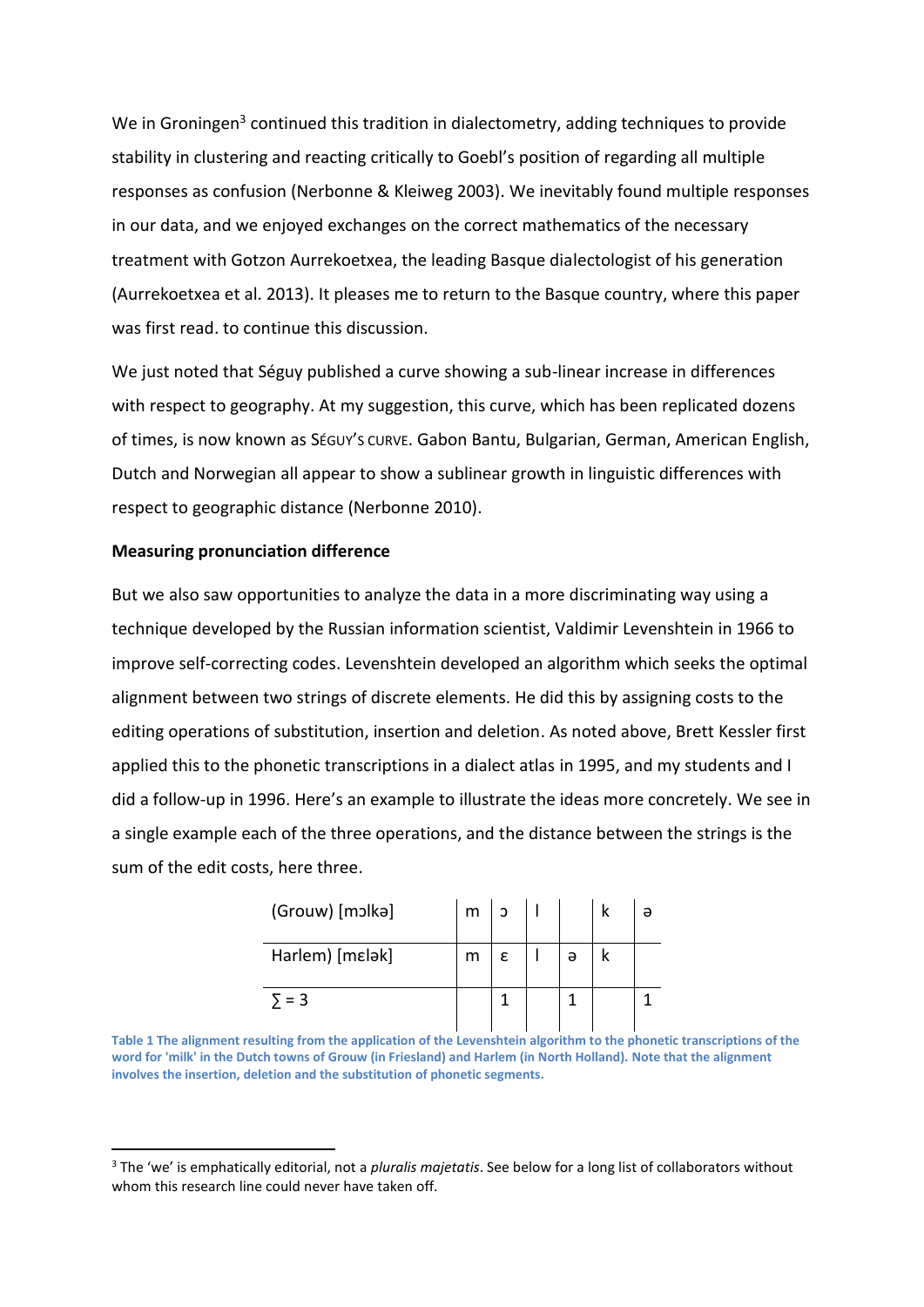Introducing edit distance as a means of comparing pronunciations provides a lever to solve two specific problems in dialectology.

First, where earlier work had catalogued differences at a categorical level (same vs. different), as noted above, edit distance assigns a numerical value to the difference, one that can safely be summed and analyzed in the aggregate. The need for this may be appreciated by taking even a cursory look at data in a dialect atlas. Nerbonne (2009) shows an excerpt from a dialect atlas consisting of data from fewer than 200 sites that recorded 87 different pronunciations of the two-sound word *ich*, with standard pronunciation [iç], meaning 'I' in German. Table 2 provides a small selection of the different transcriptions.

iç ɐɪç ʕɪk əɪʃ əɪg ç εɪʃ εçk ɪʔ …

**Table 2 A small selection of the 87 different phonetic transcriptions in the Phonetic Atlas of Germany, illustrating the daunting variety -- and detail -- of the phonetic transcriptions found in dialect atlases. From Nerbonne (2009).**

Table 2 is illustrative not only of the variety of the data catalogued in atlases, but also of the fine discrimination that field workers bring to the task of collecting and recording data. This led our group in Groningen to experiment with a myriad of variations on Levenshtein's algorithm with the goal of treating individual segments in transcriptions such as [i,*t*,e,*ε*] or /æ/nor merely as the same or different, but rather as similar to a certain degree. We wished to provide more finely differentiated costs in the algorithm, and Heeringa's (2004) dissertation alone examines several hundred. Wherever we evaluated 100 words as pronounced and recorded at dozens (or, better, even hundreds) of different data collection sites, then the result was reliable, even with only rough measures. For all those purposes where we wish to characterize the variety and not the individual word, a simple version is quite satisfactory. But we wished to examine individuals word pronunciations as well.

#### **Detecting geographical distributions.**

We need some introduction to present the second problem and its solution. Traditional dialectology typically analyzed the variation it found in areas, less frequently in continua. One might aim to detect areas by focusing on the borders between them, where one needed to find instances where borders between individual variants ("isoglosses") roughly coincided. The problem with this clear idea is that the borders of the distributions of variants often did not coincide (or otherwise roughly align), which led researchers to distinguish dialect areas (or continua) by appealing to a selection of features. For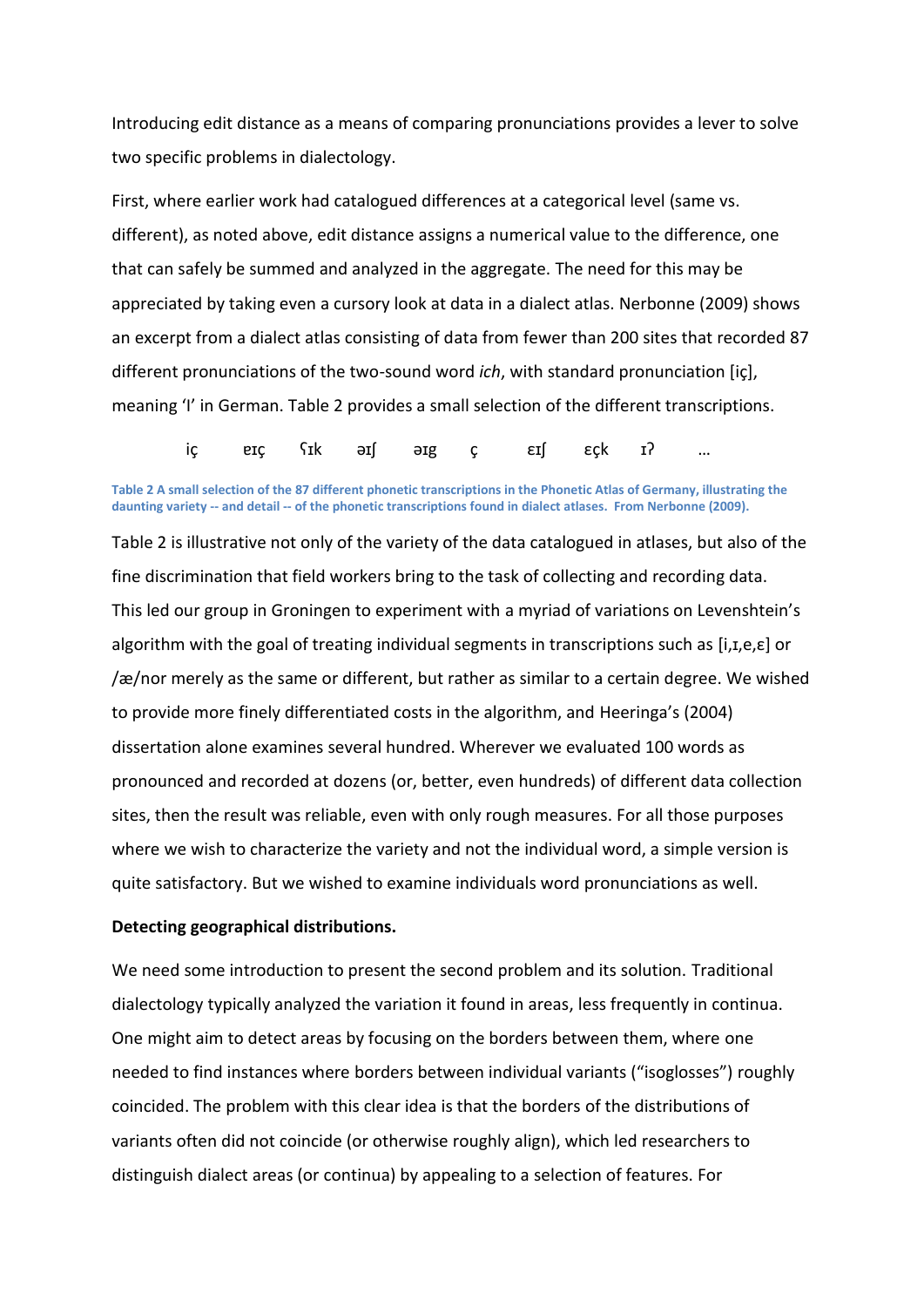illustration, we turn to a *locus classicus* from Bloomfield's *Language* (1933:328) concerning Dutch dialects. The map shows that the vowel in the Dutch words for *house* and *mouse* are realized in five different combinations of sounds, only two of which coincide. In three cases the vowels, which were the same in Proto-Germanic, are realized differently.



**Figure 1 Bloomfield's (1933: 328) snapshot of the difficulty of relying on overlapping borders between different forms to identify dialect areas. Although the vowels in the two words arose from the same historical source, the borders do not overlap well. It is the experience of virtually all dialectologists that, although one can find overlapping borders in a large selection of material, they are atypical.**

Another related, frequently noted problem is that earlier maps tended to show the boundaries as sharp even though researchers were quick to note that they were normally gradual.

# **Detecting gradual distributions of language variation**

By measuring differences and not merely cataloguing them, we were able to apply a powerful statistical technique, multi-dimensional scaling (MDS), 4 in a further analysis step (Nerbonne et al 1999). Nerbonne (2009) compares the individual distributions of nine wellstudied features in German dialectology to an aggregate analysis of nearly two hundred words, focusing a three-dimensional MDS analysis, which, incidentally accounted for over 85% of the variance in the data. In the interest of space, we will not reproduce the maps

<sup>4</sup> The late Joe Kruskal suggested this in an email around 1998. Only later did we discover that Embleton (1993) had made a earlier plea for the use of MDS in dialectometry. Incidentally, Wilbert Heeringa and Peter Kleiweg each credit the other for mapping the MDS dimensions to colors.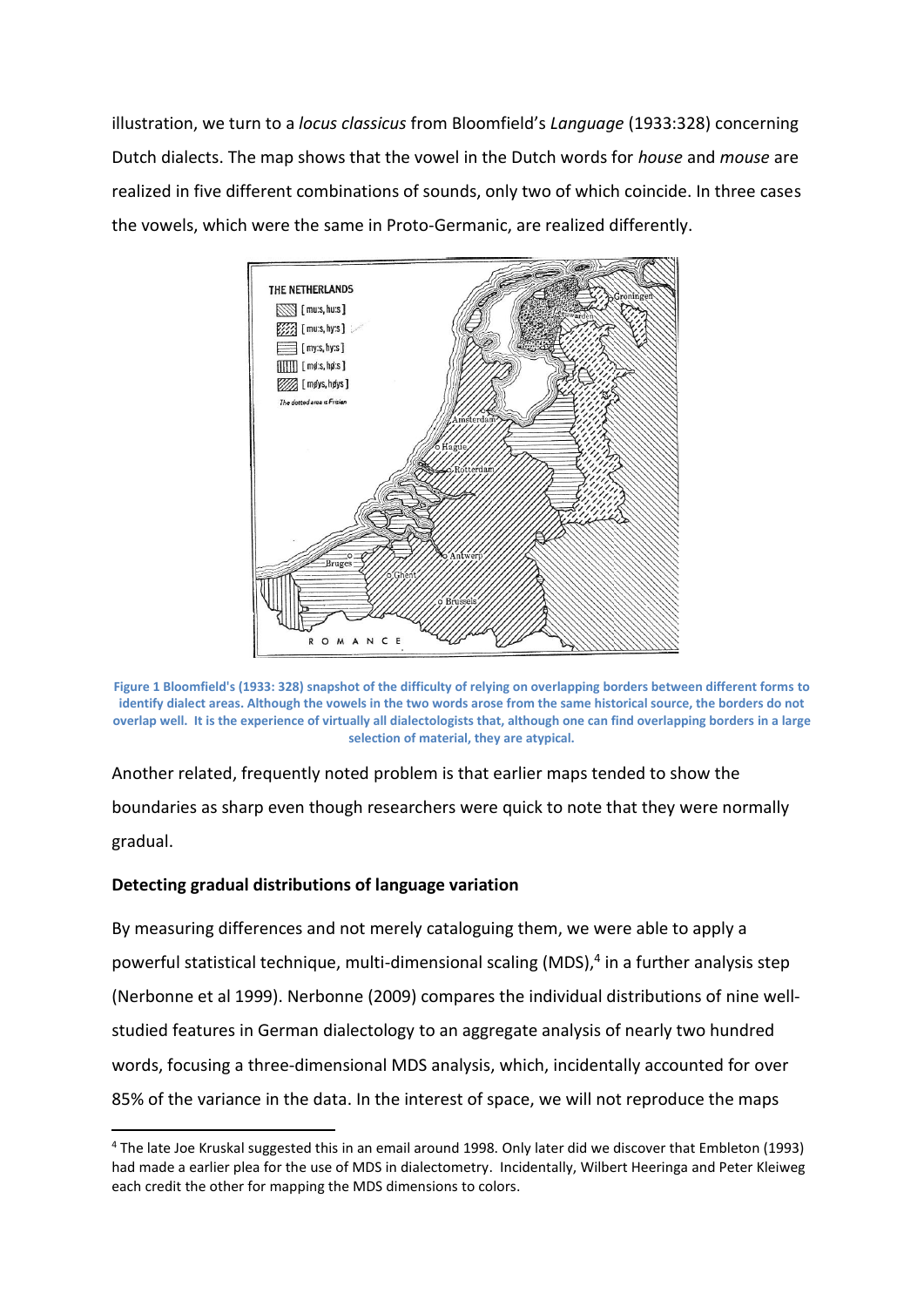here. Wilbert Heeringa suggested a way to detect typical dialectal phenomena, namely by testing which phenomena correlated with the individual MDS dimensions.

### **Elaborations and excursions<sup>5</sup>**

Wilbert Heeringa (2004) conducted the first extended study using the computational measure, and he and Charlotte Gooskens inspected the reliability and validity of the measure, introducing a more reflective element into general dialectology (Gooskens and Heeringa 2004). Heeringa and Nerbonne (2007) and Nerbonne (2010) exploited the numerical nature of the measure to re-examine theories of diffusion, showing that differences accumulated in a sub-linear fashion that contradicted earlier "gravity models", concluding that these had overestimated the influence of geographic distance.<sup>6</sup> Marco Spruit (2008) examined syntax and also examined the degree to which various syntactic features intercorrelate – a topic worth returning to. Bob Shackleton (2010) probed American and British dialect atlases trying to determine the English sources of American dialects and also showed that both geographic distance and traditional dialect areas predict linguistic differences. The combined model is better than either a purely areal model or one based solely on distance (Nerbonne 2013).

Jelena Prokić (2010) worked on Bulgarian, focusing on the relation between MDS (above) and clustering, which had been introduced to dialectometry earlier, and examining phylogenetic inference algorithms in addition, i.e. algorithms that attempt historical inference. Peter Nabende (2011) examined a practical application of measuring pronunciation distance, namely recognizing names from other writing systems (e.g., Urdu or Russian). These are always transliterated in a way that suggests the pronunciation. Martijn Wieling (2012) showed how to make the edit distance measure more sensitive in a datadriven way, and by using (mixed-effects) non-linear regression was able to to gauge both the influence of geography and that of social factors, deriving a single statistical model for both. Sandra Hansen (2016) examined the relation between elicited and spontaneous data in Baden, and Franz Manni (2017) researched the relation between linguistic and genetic diversity.

<sup>5</sup> This section rephrases the valedictory lecture (Nerbonne 2017) reviewing this research line.

 $6$  And not quadratic as the  $r^2$  in the gravity equation would suggest.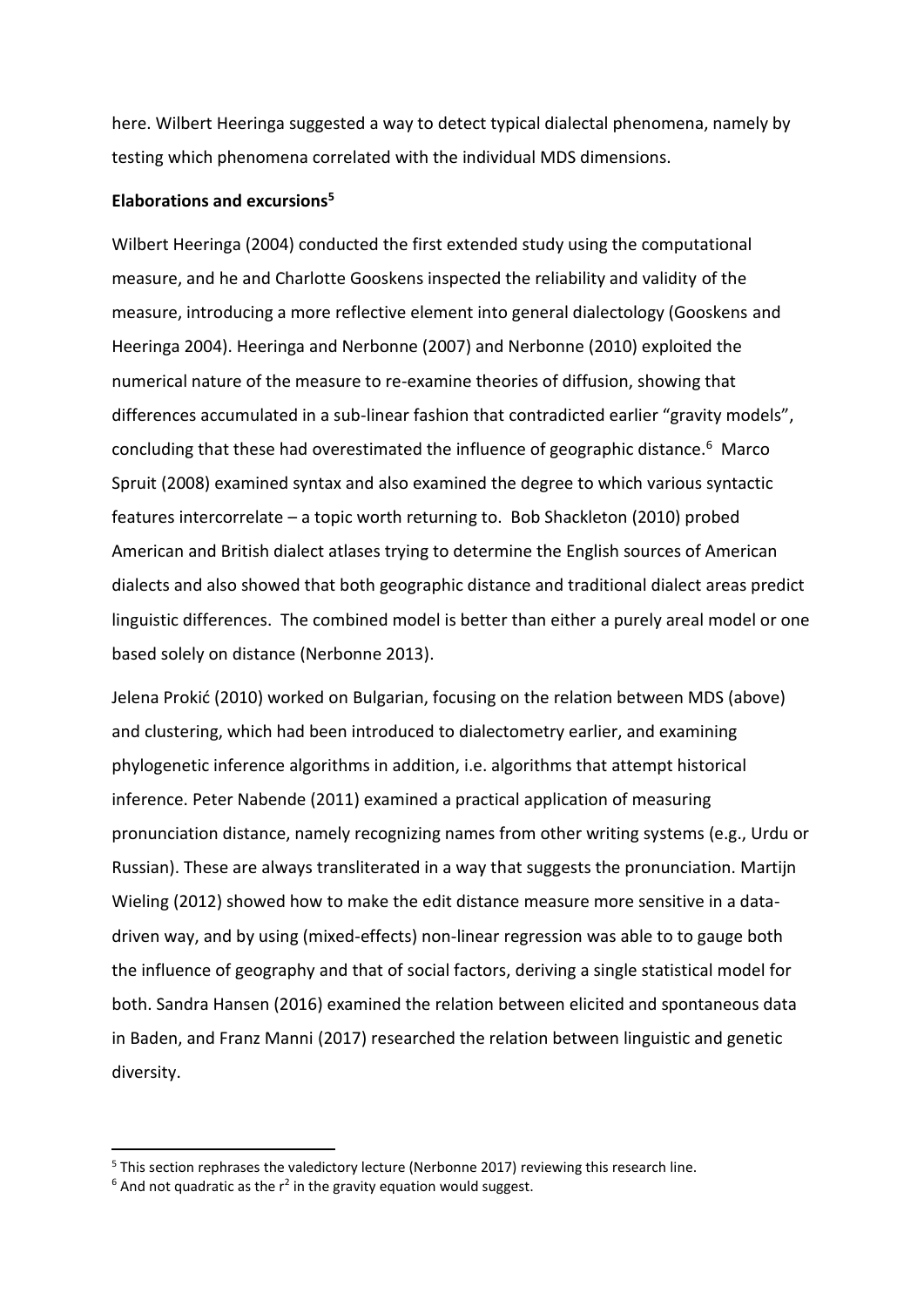Therese Leinonen (2010) combined a measure of vowel differences in formant space with dialectometric analysis, introducing a correlative perspective. Leinonen measured the speech of young adults (27 yr. old) and the speech of those nearly 40 years older, and extracted the most important dimensions. She then projected the results onto two maps, one for the older group and one for the younger one (Leinonen 2010:14). The result provides a striking picture of dialect leveling in modern Sweden, where dialect differences are rapidly being lost, as in the rest of Europe, too. Note that Leinonen's work simultaneously explores geographical (diatopic) as well as the influence of age.<sup>7</sup>

I won't attempt to sketch open problems in this research program at this point because I want to turn to remarks on related work in neighboring disciplines. I hope that the summary above of my work will be helpful as one assesses my further remarks. It should be clear that my perspective has focused on methods, and in particular on applying mathematical and computational tools to the study of language variation. The survey of related work will reflect this perspective.

# **Similar work in related (sub)disciplines**

Let's therefore return to the plan for the paper, and in particular to the second part, dialectology's intellectual neighbors.

We can begin by noting that some of the continuations pursued in Groningen, which we just discussed, already forayed into adjacent fields. This work has already crossed borders, venturing afield from dialectology proper. In all cases we shall discuss, there is a need to understand, theorize about, or operationalize the notion LINGUISTICALLY SIMILAR. We note from the outset therefore that we survey these areas well aware that similarity is not a relation between two things, but rather among three. Two things are always similar to each other with respect to some property, which, importantly, doesn't imply similarity with respect to

 $<sup>7</sup>$  I've concentrated above mostly on the further achievements in dissertation-length projects, but colleagues in</sup> Groningen and elsewhere collaborated a great deal in other ways, too. First and foremost among these was Charlotte Gooskens who applied dialectometric methods to the question of the intelligibility of (closely related) languages.She in turn collaborated with Vincent van Heuven, Renée van Bezooijen, Femke Swarte and Jelena Golubovic. We discuss this work in more detail below. In Groningen some of the other colleagues who got involved in the collaboration were Leonie Bosveld, Çağrı Çöltekin, Bob de Jonge, Peter Houtzagers, Remco Knooihuizen, Sebastian Kürschner, Hermann Niebaum, and Ernst Wit. The colleagues elsewhere included Harald Baayen, Erhard Hinrichs, Bill Kretzschmar, Timo Lauttamus, Philippe Mennecier, Simonetta Montemagni, Lisa Lena Opas-Hänninen, Petya Osenova, Esteve Valls, and Vladimir Zhobov. The work benefited greatly from all this collaboration!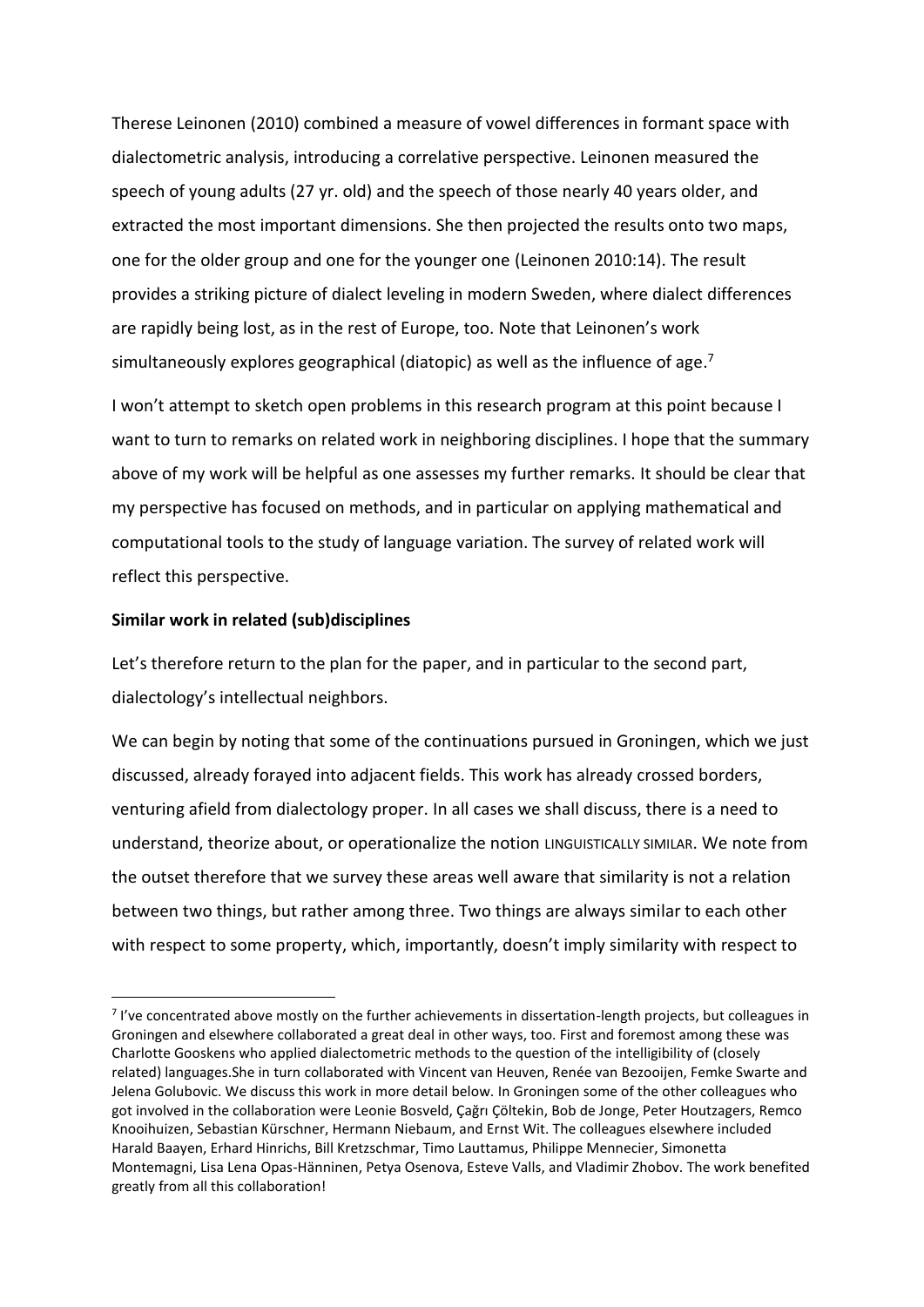other dimensions. Put in another way, there are many notions of similarity, and we aim to be clear about what sorts we discuss.

We'll turn now to a discussion of eight (or perhaps nine) areas where the linguistic similarity we investigate in dialectology also plays a role, namely detecting and referencing transliterations of foreign names; avoiding confusable names of medicines; (spoken) word recognition; the intelligibility of closely related languages; sociolinguistics, including the study of regiolects; language contact; language education and language therapy; and diachronic (genealogical) linguistics.

# **Practical applications**

Let's begin with two practical applications. As modern scientists, we are proud not only of our calculations and explanations but also of our contributions to practical products and services.

As noted above, Peter Nabende wrote a PhD thesis in information retrieval in 2011 focusing on how to search for names in western (Latin-based) texts even when those names come from languages with non-Latin writing systems, such as Urdu, Hindi, Russian or Chinese. He began by investigating the usefulness of the edit distance measure used in dialectology (and discussed above) in recognizing what specialists call transliterations, but turned quickly to dynamic Bayesian nets for his solution. The point here is that it can be very useful to be able to judge how similar two pronunciations are. The Urdu name پرویز مشرّف $\,$  is generally transliterated as 'Musharraf' in English, but Nabende could point to several other variants. He set out to identify these by checking whether their pronunciation resembled the Urdu.

Greg Kondrak and Bonnie Dorr conducted a study in 2006 on the usefulness of edit-distance in detecting potential drug names that might be confusing if admitted by the US Food and Drug Administration (Kondrak & Dorr 2006). The confusion could be life threatening, for example, when a patient needed an injection of *Narcanbut* instead got the drug *Norcuron* and went into cardiac arrest. Using variants of the same edit distance measure discussed above the authors were able to detect names that might be confusing either in writing or in pronunciation. Their best-performing system used a combination of various string comparison algorithms.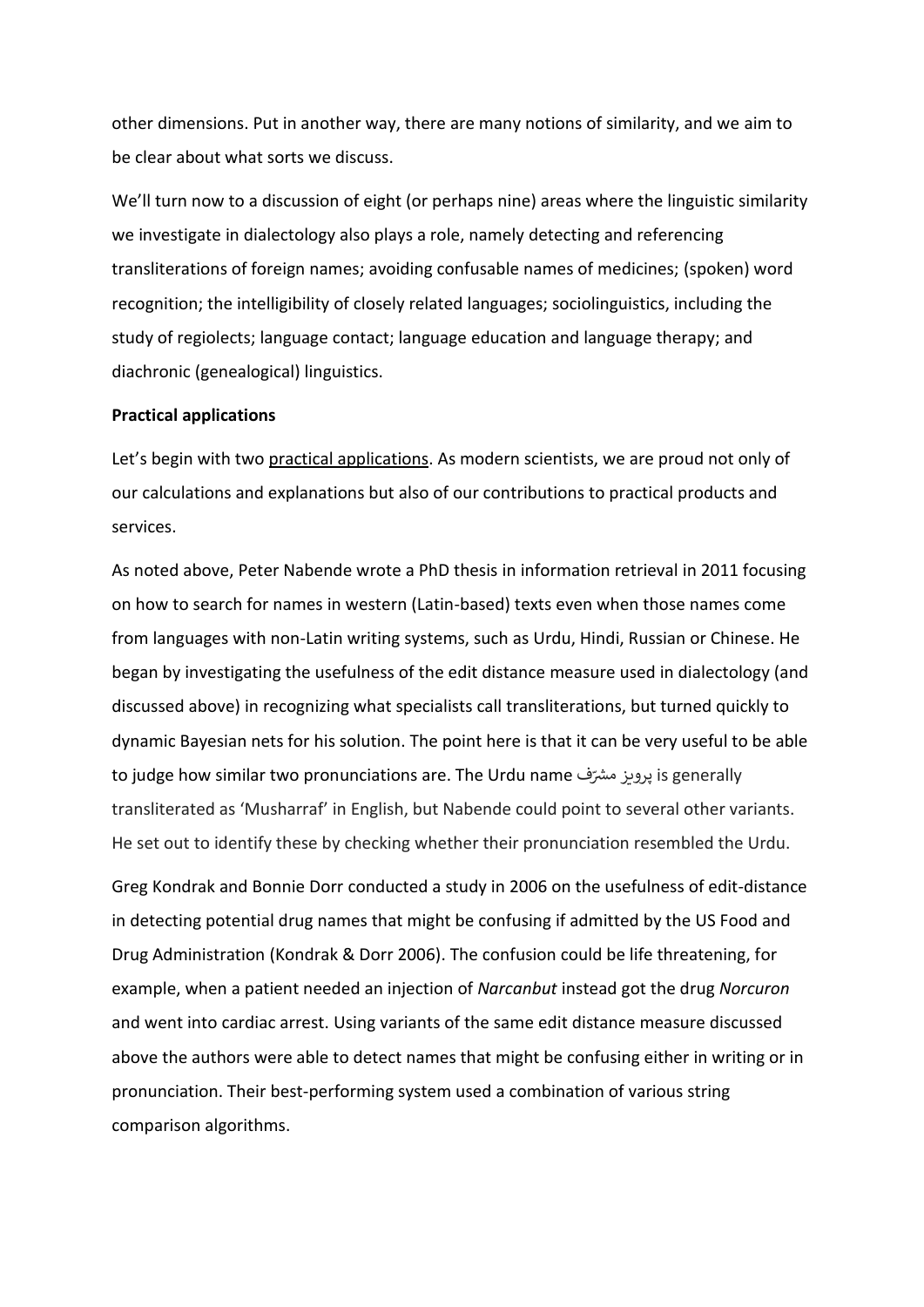It is noteworthy that both applications involving determining the degree to which words are similar with respect to pronunciation and/or orthography. In fact, both applications investigated both pronunciation and orthography, reasoning that they might both be relevant to the task at hand.

#### **Word recognition**

Psycholinguists study word recognition using the notion of a NEIGHBORHOOD. Landauer & Streeter (1973), working on written word recognition, are often credited with this idea. In their work every word has a neighborhood which consists of all the words in the lexicon which differ from that word by exactly one letter, meaning that one could obtain a neighboring word by replacing a single letter in the word in focus. They showed that misperceptions of written words tended to identify words in the stimulus's (graphemic) neighborhood. Luce & Pisoni (1998) shifted the focus to spoken word recognition and applied the edit distance algorithm, thus generalizing the one-letter substitution to a onephoneme difference, where the difference might arise not only via substitution, but also through insertion and deletion (see Table 1 above). This was at roughly the same time that edit distance was introduced into dialectology (Kessler 1995; Nerbonne et al. 1996).

Of course it only makes sense that misperceptions would tend to target phonologically similar words. It would therefore be most interesting to test the more sensitive versions of edit distance that have been developed in dialectology (Heeringa 2004; Wieling et al. 2012) on the word recognition problem.

Again, the studies wished to determine the degree to which words are similar with respect to pronunciation and/or orthography.

#### **Intelligibility**

Charlotte Gooskens has applied dialectology-inspired language similarity measures, including edit distance for pronunciation to attempt to predict when closely related languages should be mutually intelligible. She and her students worked on German, Romance and Slavic languages, always taking a subset of five related languages for research. Swarte (2016), working on Germanic, found unsurprisingly that experience in a foreign language was the best prediction of intelligibility, followed by lexical overlap, and then pronunciation similarity as measured by edit distance. Gooskens and her group have also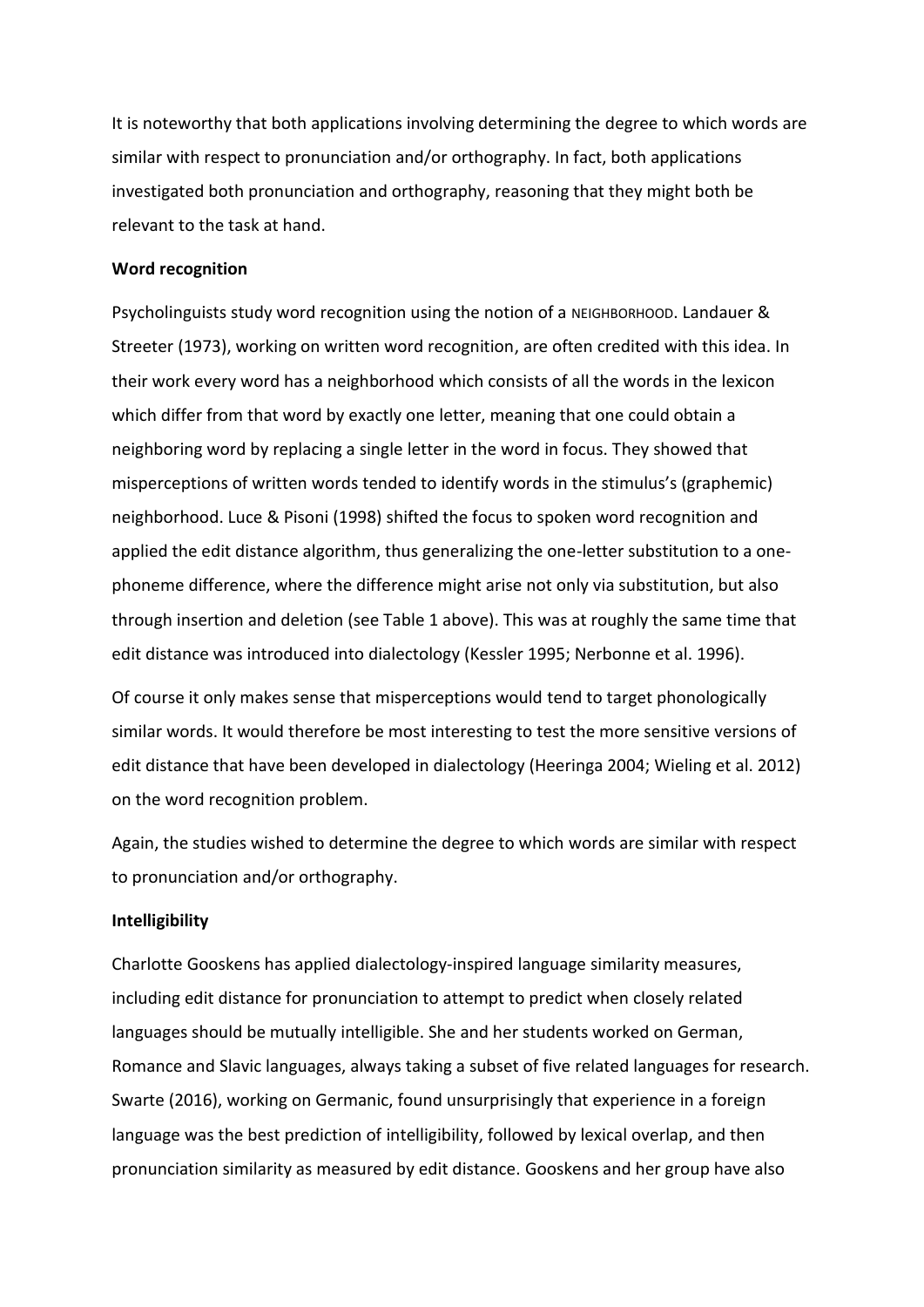considered the potential consequences of their work for language education, exploring the idea that focusing on language comprehension (as opposed to production) might effectively enable higher levels of proficiency. So this neighboring field has practical applications as well – even if its primary motivation is theoretical, not practical.

These studies of intelligibility obviously generalize the notion of similarity – from similarity with respect to pronunciation and/or orthography to similarity with respect to other levels of linguistic structure, especially the lexicon but also syntax.

It is worth noting that mutual intelligibility has also been discussed in dialectology, especially in conjunction with the idea that one might identify the dialects of a language as the mutually intelligible varieties. Given this idea, varieties that are not mutually intelligible would be regarded as (belonging to) different languages.

But the idea doesn't have many adherents, first because the notion "intelligible" itself is not sharp. One has to specify the degree to which a foreign variety might be intelligible, which suggests that varieties are not sharply divided into separate groups of mutually intelligible sub-varieties. The second problem with the idea is that, by itself, it doesn't say how one should construe asymmetric intelligibility, cases such as the intelligibility of Spanish for Portuguese speakers of that of Swedish for Danish speakers.

# **Sociolinguistics**

As noted in the introduction, sociolinguistics shares dialectology's focus on language variation, replacing the geographic perspective with a social one, so applications of dialectological ideas in sociolinguistics would seem congenial. Social perspectives often involve class, race, age, occupation, sex/gender, the networks of friends and acquaintances that people interact with, and the groups with which people identify. It's a lively neighboring field!

One application of dialectological techniques was noted earlier, Leinonen's (2010) demonstration of how Swedish dialect diversity is declining. We remark here that her study goes beyond dialectology proper by including an investigation of the effects of age, but we emphasize here that she applied the same techniques for measuring pronunciation differences developed in dialectology.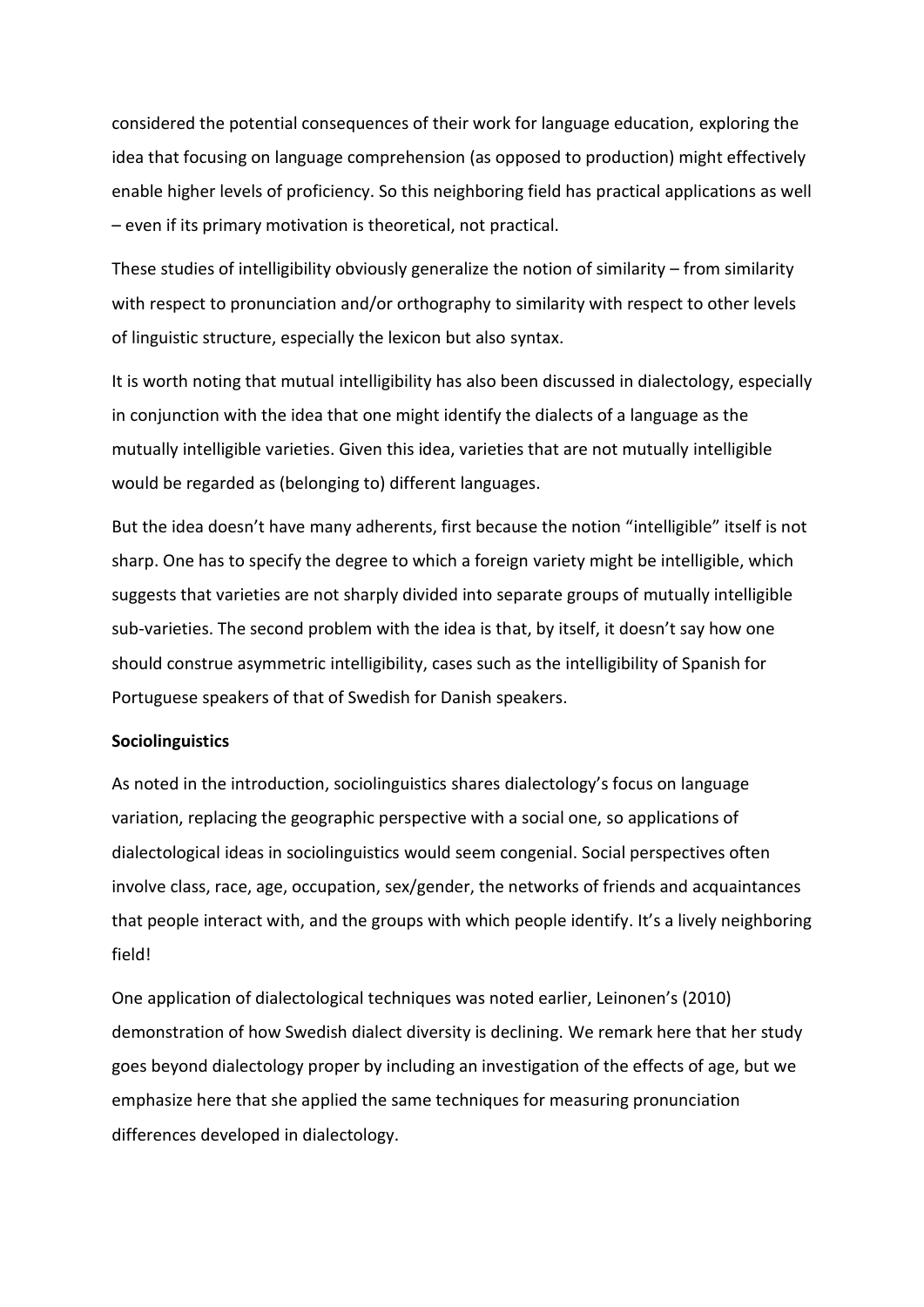Another sociolinguistic study using these techniques investigated whether the degree to which the formation of so-called regiolects is proceeding as Auer & Hinskens (1996) have claimed. The claim is illustrated below (Figure 2), namely that European regiolects are found in an intermediate position between the base dialects of the village in the area and the standard language of the country. This makes perfect sense. Speaking a variety closer to the standard should improve the chances of intelligibility, and speaking a variety with more local flavor than the standard signals an identification with the region. The cone provides a picture of this.



**Figure 2 Hinkens and Auer's cone of regiolect formation. Base dialects (at the base of the cone) are atrophying due to mobility, compulsory education in the standard language, and (perhaps) mass media. A standard language is normally available, and people are expected to function in it. Various processes of accommodation lead to intermediate forms which may become conventional, i.e. "standard' in some (non-explicit) sense.**

When this idea was tested on Dutch regional radio broadcasters in the Netherlands and Belgium, the results were surprising (Nerbonne et al. 2013). While the West Flemish broadcaster spoke in conformance with the picture, two broadcasters used speech that was extremely different from the standard, more than most of the base dialects were! These might be pictured "below" the base of the cone. In the other cases that were examined the regional speech was not further from the standard than the base dialects, but they were also not closer to the base dialects than the standard itself. They might be pictured outside the cone but clearly above the base dialects.

The conclusion that the speech of the eight radio broadcasters studied did not conform to the Auer-Hinskens conical model is solid, but since the broadcasters cannot be taken as representative, no conclusion is warranted about the general model.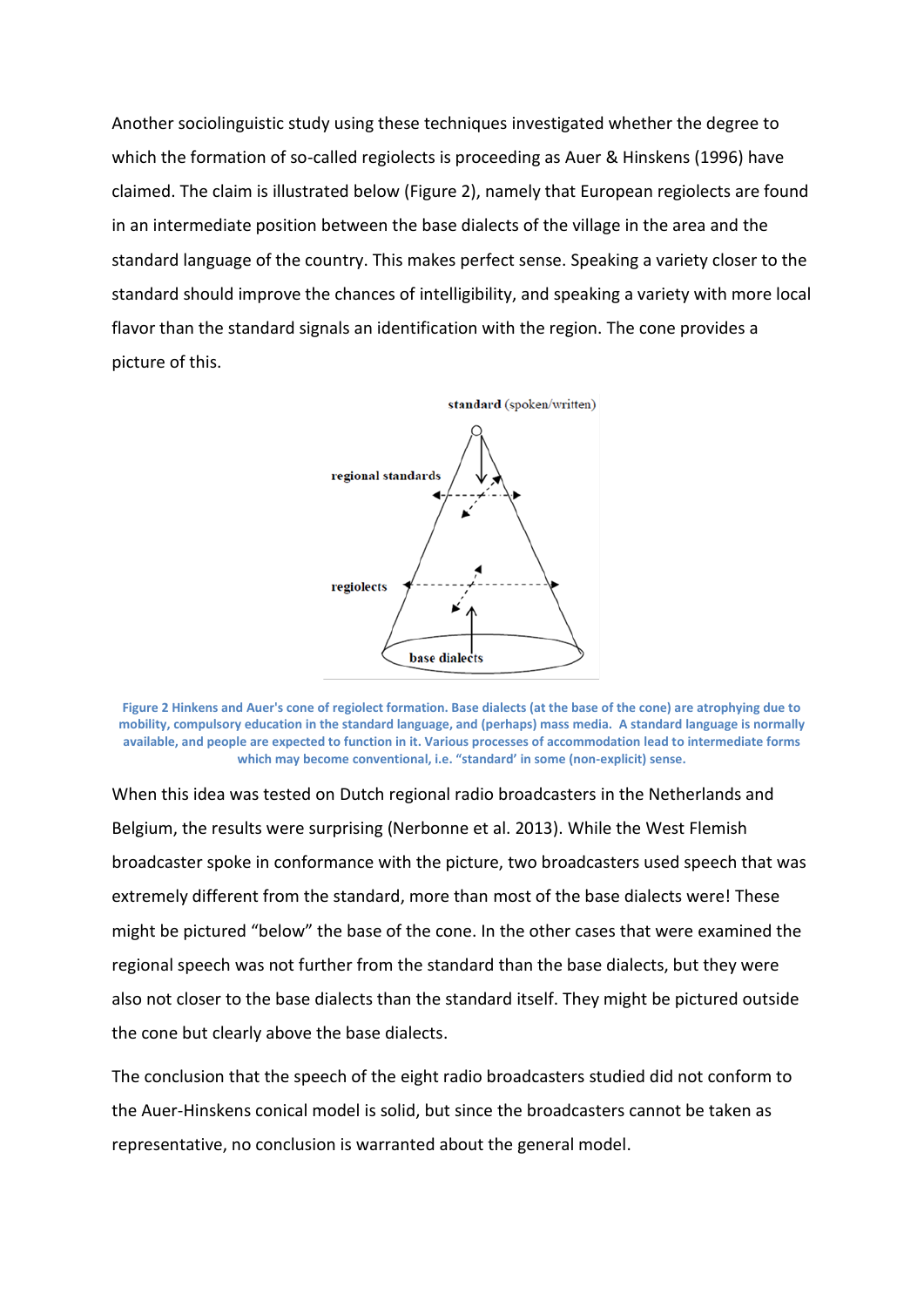The study of an area closer to here focused on the effects of a linguistic reform in Catalonia, where the reform was also used in education (Wieling et al. 2018). The authors could indeed show that language patterns had changed more in Catalonia than in neighboring Aragon – where the reform had not been effected. The analysis was illustrated by a gradient from Aragon, where no reform had been instituted, to Catalonia in the east, where more standard forms have become more popular.

In this case we were also interested in whether the aggregate, dialectometric analysis yielded the same picture of standardization as more standard sociolinguistic views that had focused on single features. As expected, the aggregate view is normally quite similar, but one of the single-feature studies we examined, Recasens' (1991) study of how the Catalan palatal lateral [ʎ] is giving way to the approximant [j], does not reflect the general picture. The choice of feature is important.

Let's note that all these studies have focus on similarity with respect to pronunciation, just as (most of) the dialectology studies noted in the introductory sections.

Let's also make time for a brief diatribe, noting that all three sociolinguistic studies have concerned, not the prototypical focus on a single sound change in progress (which has justifiably earned a stable position in current methods for studying language change) but rather large-scale changes.

- o All the changes influenced by dialect leveling in Swedish
- o All the changes influenced by regiolect formation in Dutch
- o All the changes influenced by the introduction of the standard in Catalonian schools

Since dialectometry is uniquely equipped for studying large aggregates of data, the list above suggests a role for dialectometric-like work in sociolinguistics that might provide a complementary perspective to that of most current theorizing. Single-feature analyses – whether in dialectology or sociolinguistics – run the risk of hastily generalizing from that single feature. The situation undoubtedly improves in work based on a set of ten or twenty features, but it is difficult to argue for representativeness for any particular choice of features.

#### **Contact languages**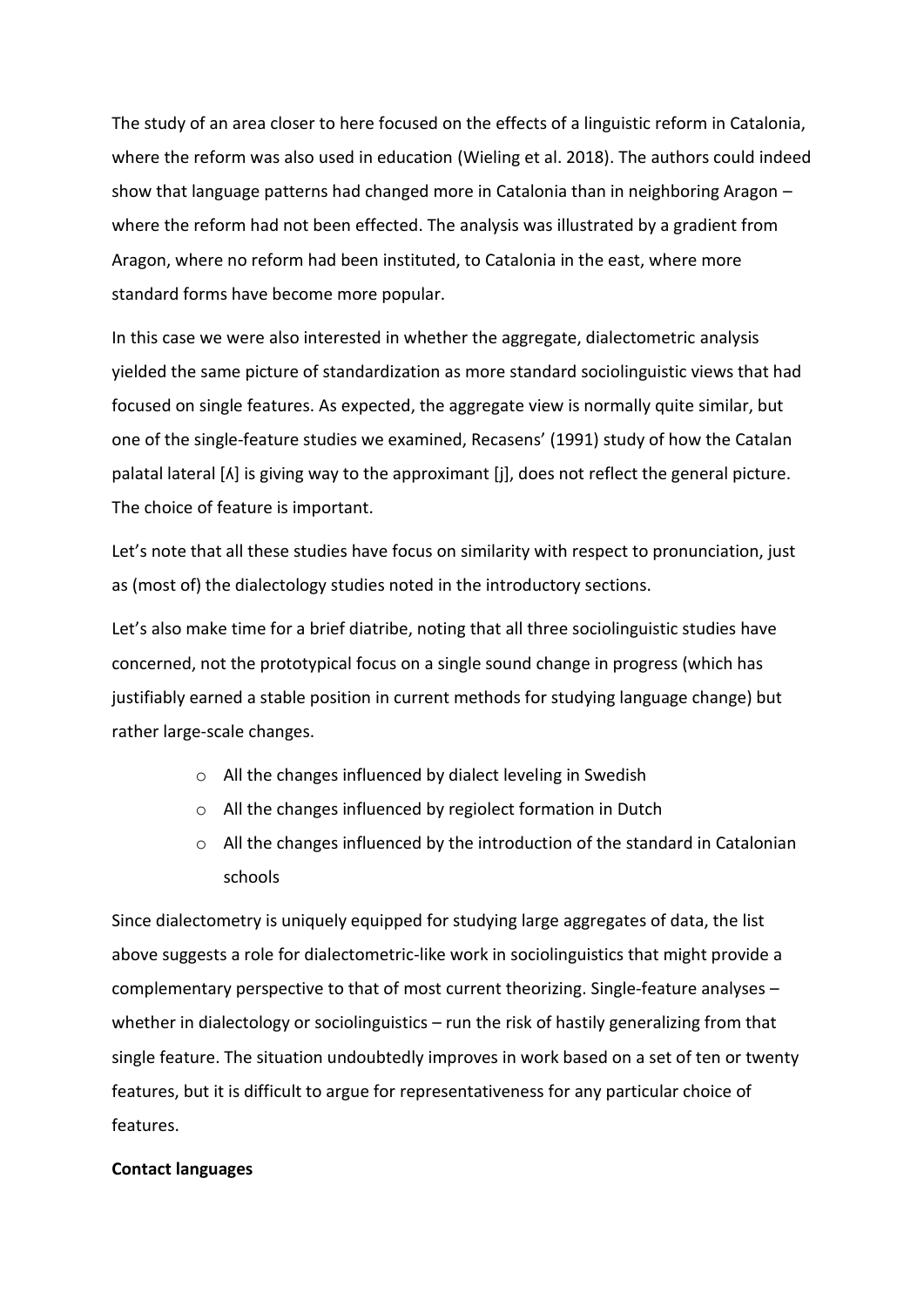Zhang et al. (2021) have shown in unpublished work that loan words may be detected fairly well using data from field work in Tajikistan, Kyrghyzstan and Uzbekhistan based on the Swadesh list. Words from different language families (Turkic vs. Indo-Iranian) that were responses to the same question (given in Russian) were regarded as meaning (roughly) the same. When the pronunciations were shown to be more similar than expected, they were hypothesized to be loans, and this was right about 75-85% of the time.

In this case a special variant of comparison, List's (2012) SOUND-CLASS ALGORITHM, which ignores small differences, proved to be superior to the simpler (and more sensitive) editdistance measures. The authors speculate that the superiority is due to sounds needing to conform to the phonology of the borrowing language. These sorts of differences should not be regarded as evidence against loan-word status.

The dialectological focus on phonological similarity in the realization of comparable concepts is obviously very close to the focus needed to detect loan words in the study of language contact. Zhang et al. (2020) appears to be the first paper to try to exploit this shared focus, but other opportunities abound.

# **Speech disorders and foreign accents**

In the study of speech disorders and in the study of foreign accent, it is often useful to be able to measure how normal or how native-like pronunciations are. Sanders and Chin (2009) showed that the deviations in the speech of cochlear implant bearers correlate well with the judgments of experts on language disorders. The deviations in the speech of cochlear implant bearers were measured using a variant of the edit distance algorithm, and the authors cite dialectological work as their inspiration for this idea. Since expert judgments need not be applied in every case, the algorithm will not be of practical value to cochlear implant bearers, but the demonstration suggests that a broader range of speech disorders might be detected automatically using the algorithm made popular in dialectology.

Wieling et al (2014) showed that an edit-distance measure of foreign accent strength correlates nearly as well with informed judgment (*r=0.81*) as the judgments correlated with one another (*r=0.84*) in the speech of foreign learners of English. Although the focus of the paper was on the validation of the algorithm as a measure of pronunciation difference, the application area, foreign accents, suggests opportunities for further deployment in second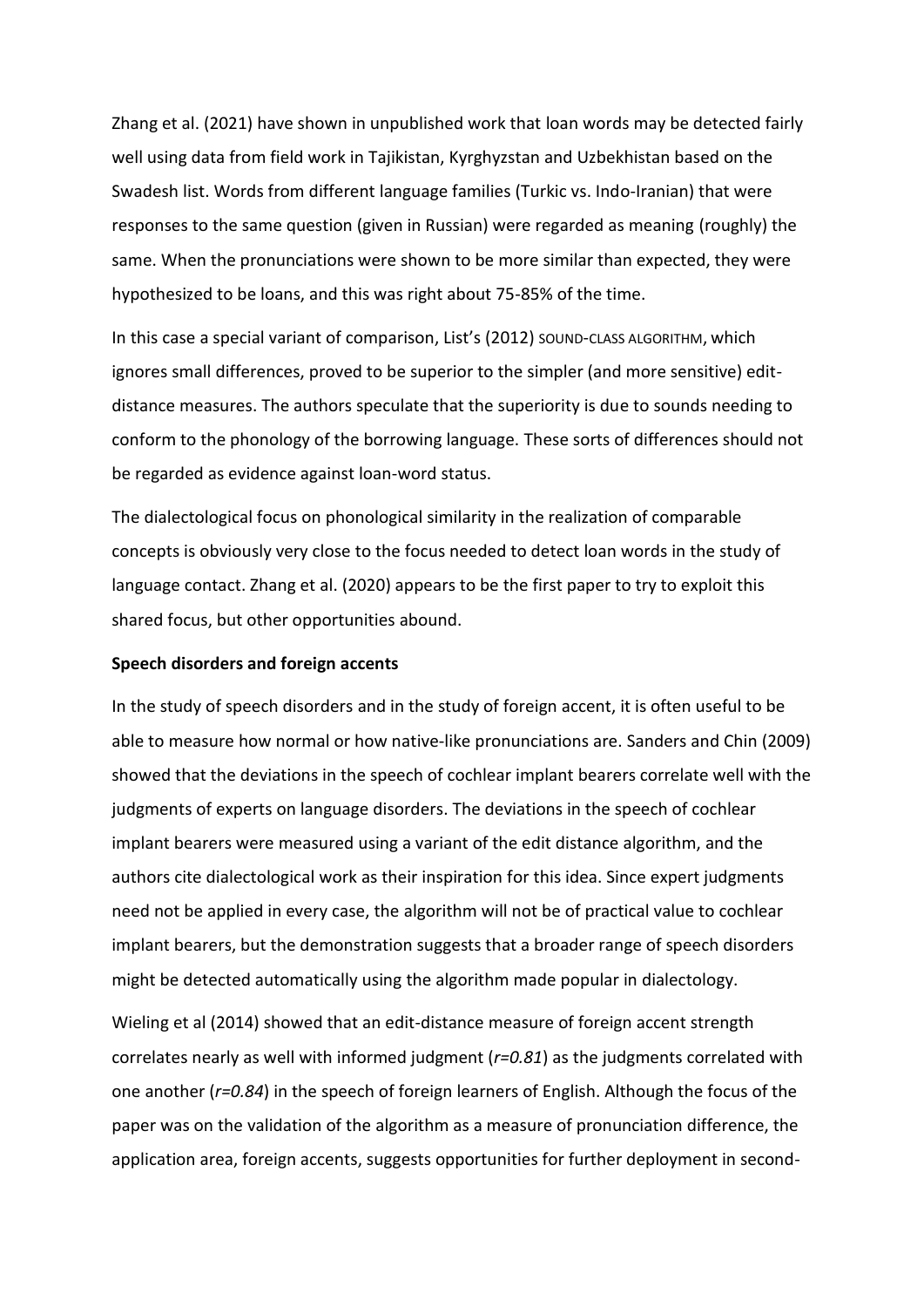language acquisition, which is in turn closely related to those branches of applied linguistics concerned with learning second languages. Bloem et al. (2016) develop this idea, showing that it is not only possible to measure how strongly foreign speech is accented, but that it also possible to identify the elements (phonemes) responsible for the accent.

In both of these cases, dissimilarity with respect to pronunciation was the key concept. In Sanders & Chin's work this functioned as a sign of a hearing disorder, and in Wieling et al.'s work it signaled non-native speech.

# **Historical Linguistics**

For more than fifteen years, researchers have been applying phylogenetic algorithms developed to model evolution in biology linguistic material, but using data at a categorical level – lists of cognates which are or are not shared, or other features manually prepared (Atkinson & Gray 2005). Judging whether or not two words are cognate cannot be relegated to untrained staff, and even expert historical linguists need to study the languages being analyzed before they can decide on whether words are cognate.

Jäger (2015) began applying an edit-distance algorithm to word lists in historical linguistics, eliminating the need for expert cognate judgment and providing a more sensitive measure of word-relatedness. Interestingly, he independently developed a very similar segmentweighting scheme developed earlier in dialectometry, and he employed a measure applied earlier in dialectology to assay how reliable estimates of relatedness are.

Of course, the path between dialectology and historical linguistics is well trodden; Schirmunski (1962:79ff) relates a nineteenth century dispute between Bremer, a Neogrammarian (historical linguist) and Wenker, one of the first researchers to tackle dialectology systematically. It is clear that the relation of similarity between cognates must be modulated by the regular sound correspondences among the languages, but it is a further application of dialectological ideas in a different area.

Let's note that a fairly specialized sort of phonological similarity is crucial in historical work, namely phonological similarity with respect to regular sound changes. As Hock & Joseph (2009) and many other textbooks on historical linguistics take pains to note, chance similarity doesn't signal historical relatedness at all; instead, it adds sand to the gears.

#### **Dialectology and Sociolinguistics**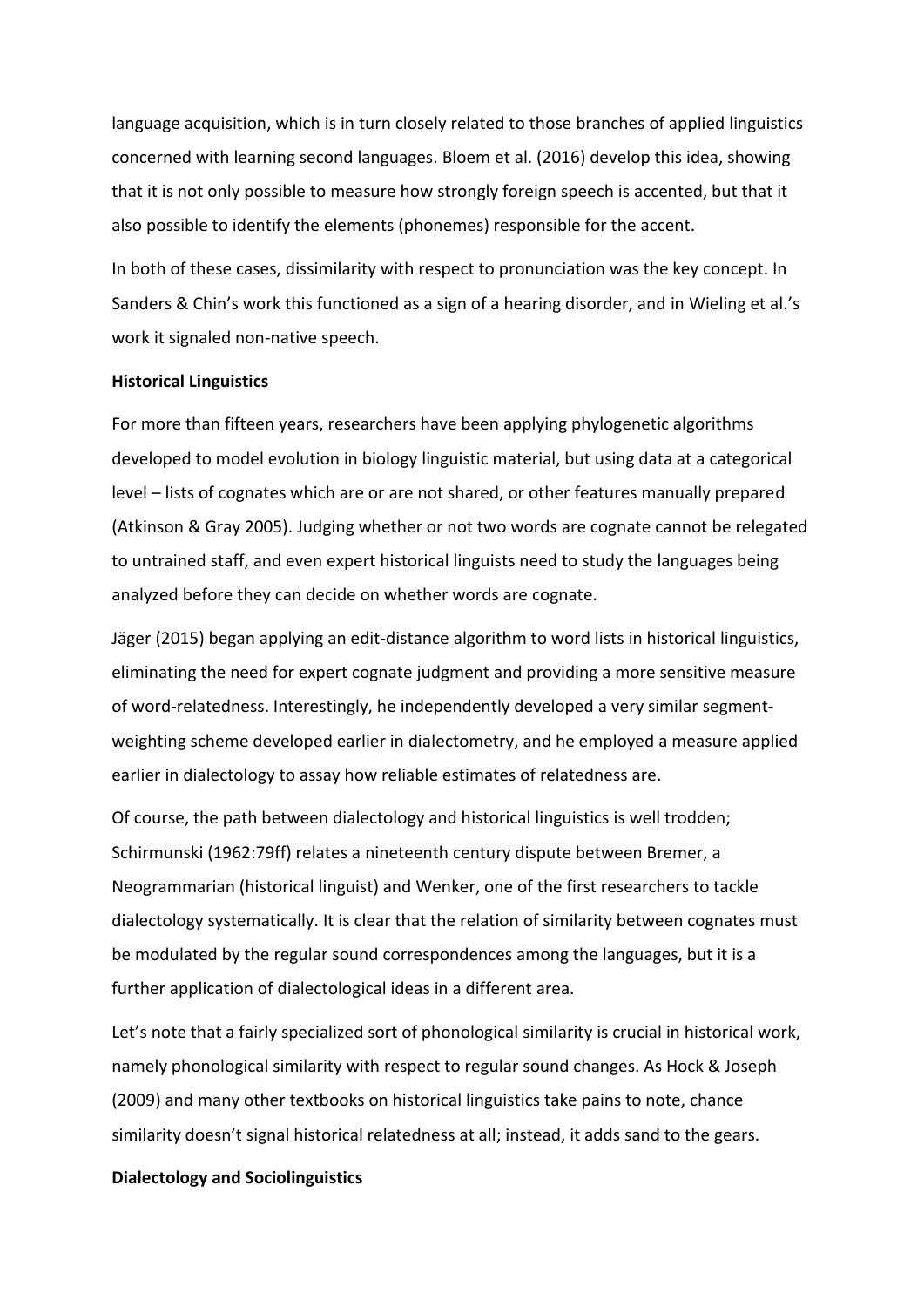I promised to reflect on the sociolinguistics-dialectological fusion initiated by Chambers and Trudgill, and it's come time to do that.

As we've noted, **dialectology** – at least as practiced in dialectometry – focuses macrolinguistically on aggregate differences, while Labovian sociolinguistics has emphasized the importance of capturing sound changes in progress together with their social motivation; the latter has come to be referred to as the social meaning attached to the sound change. The Labovian program has been very successful, not only in sociolinguistics proper, but in understanding the influence of social factors on language change (Labov 2001). But the tradition has been to focus on one sound change at a time, for example, pronouncing syllable-final /r/ in New York English in the 1960's (Labov 1986).

Dialect differences are seldom, if ever, restricted to single features. Instead dialects normally differ with respect to a large number of features. Moreover, dialect speakers born into a community may attach no particular social meaning to the differences of their speech (with respect to others), nor must they perceive any. Dialects are accumulations of many differences, which might all have arisen accompanied by social identifications, but which new generations accept without appreciating their origins.

I argued in the section above on "Sociolinguistics" that several topics involving the social distribution of linguistic variation benefit from an approach that seeks to understand the large range of elements that may vary, even at the cost of ignoring some of the individual variation. These included the effects of dialect leveling in Swedish, the changes influenced by regiolect formation in Dutch, and the changes brought about by the introduction of the standard language in Catalonian schools. These studies – and similar topics – suggest that research techniques aimed at analyzing the aggregate differences among varieties serve a useful purpose. These sorts of techniques have been developed over the past several decades in dialectology.

If these studies and topics indeed belong to sociolinguistics, then the difference with respect to dialectology is perhaps primarily a difference in the central position of the Labovian emphasis on the importance of studying individual changes as they occur.

# **Conclusion**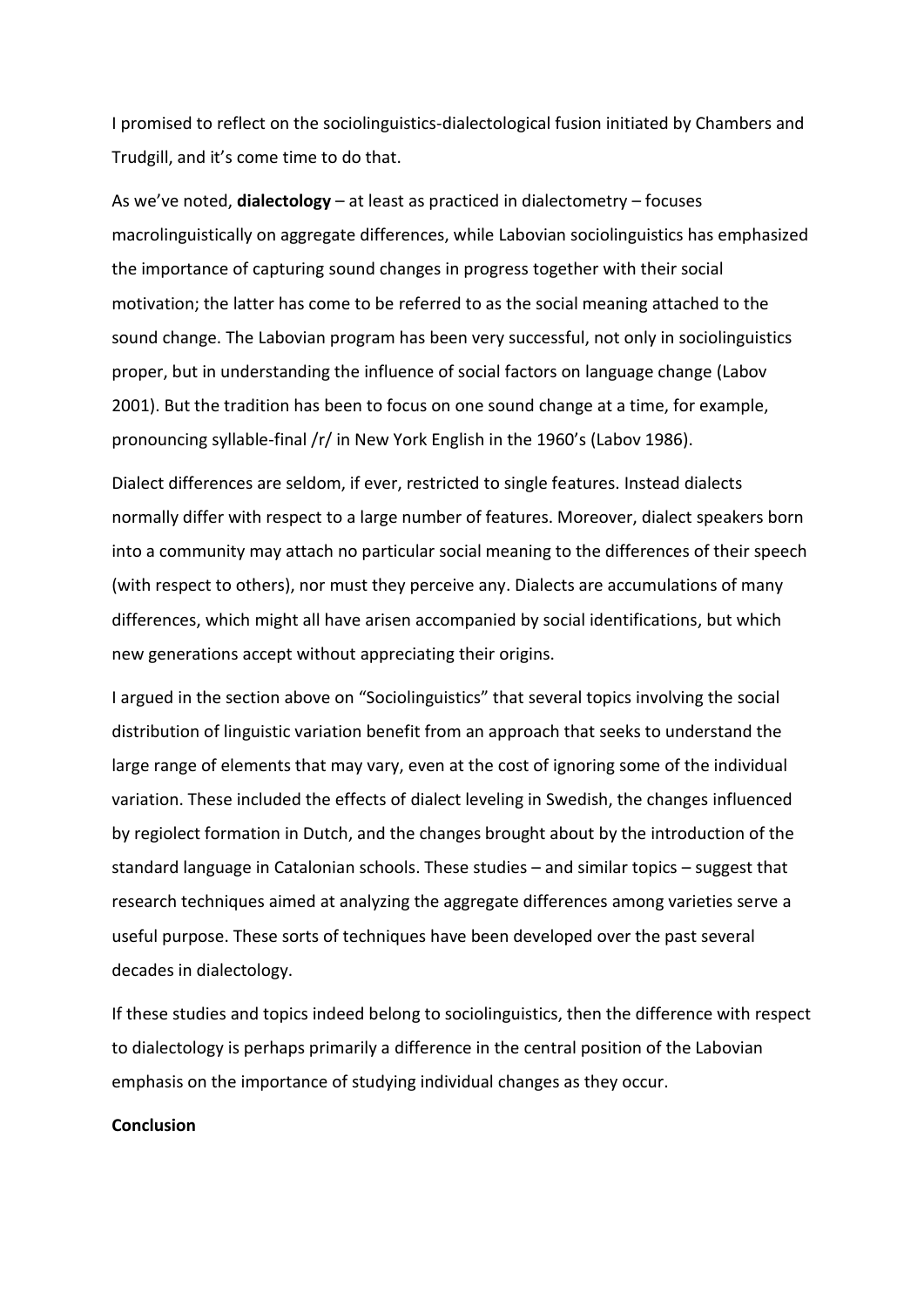This paper has reviewed some of the "excursions" of dialectological ideas and techniques into neighboring linguistic sub-disciplines and into the applied sciences. The paper is not all comprehensive with respect to applications: there are, for example, applications of dialectology in forensic linguistics and in speech training for actors (Watt 2018)

The existence of a range of disciplines that involve linguistic similarity suggests an alternative "intellectual ecology" for dialectology, one that emphasizes its relations to other disciplines studying linguistic similarity. Chambers and Trudgill suggested that dialectology and sociolinguistics be viewed as sister disciplines within the common field of VARIATIONIST LINGUISTICS (Chambers & Trudgill 1980). This perspective has served well, but it should not distract us from their differences (discussed in the last section) nor from the substantial interests that dialectology shares with other fields, which we have surveyed here.

It is clear that the notion LINGUISTICALLY SIMILAR has been central in our review of dialectologyrelated work, and it should play a role in how we reflect on the relations among the various linguistic sub-fields and areas of application. Szmrescanyi & Walchi (2014) plead for a similar perspective in which dialectology, typology and register analysis are the sub-fields in question. Some fields outside linguistics likewise focus on linguistic similarity. Nontraditional authorship attribution views similarity in the relative frequency of the most frequent words (function words) as the most important evidence of authorship (Nerbonne 2007). The point of noting the common questions that the various subfields in are posing and the common methods they are applying, is, of course, to benefit from one another's work more regularly and more systematically. One might speculate about the need to view all the work studying similarity as justifying a disciplinary umbrella conceived as "comparative linguistics", but this term is usually take to be synonymous with comparative grammar,<sup>8</sup> the name the 19<sup>th</sup> century used to refer to historical linguistics. Still, if the term weren't already in use for another purpose, the focus on a comparative approach, which is needed to determine similarity, would fit quite well.

# **References**

<sup>8</sup> See ["Comparative linguistics".](https://www.britannica.com/science/comparative-linguistics) *Encyclopaedia Britannica*. Britannica.com. 2011. Retrieved 29 June 2019.<https://www.britannica.com/science/comparative-linguistics>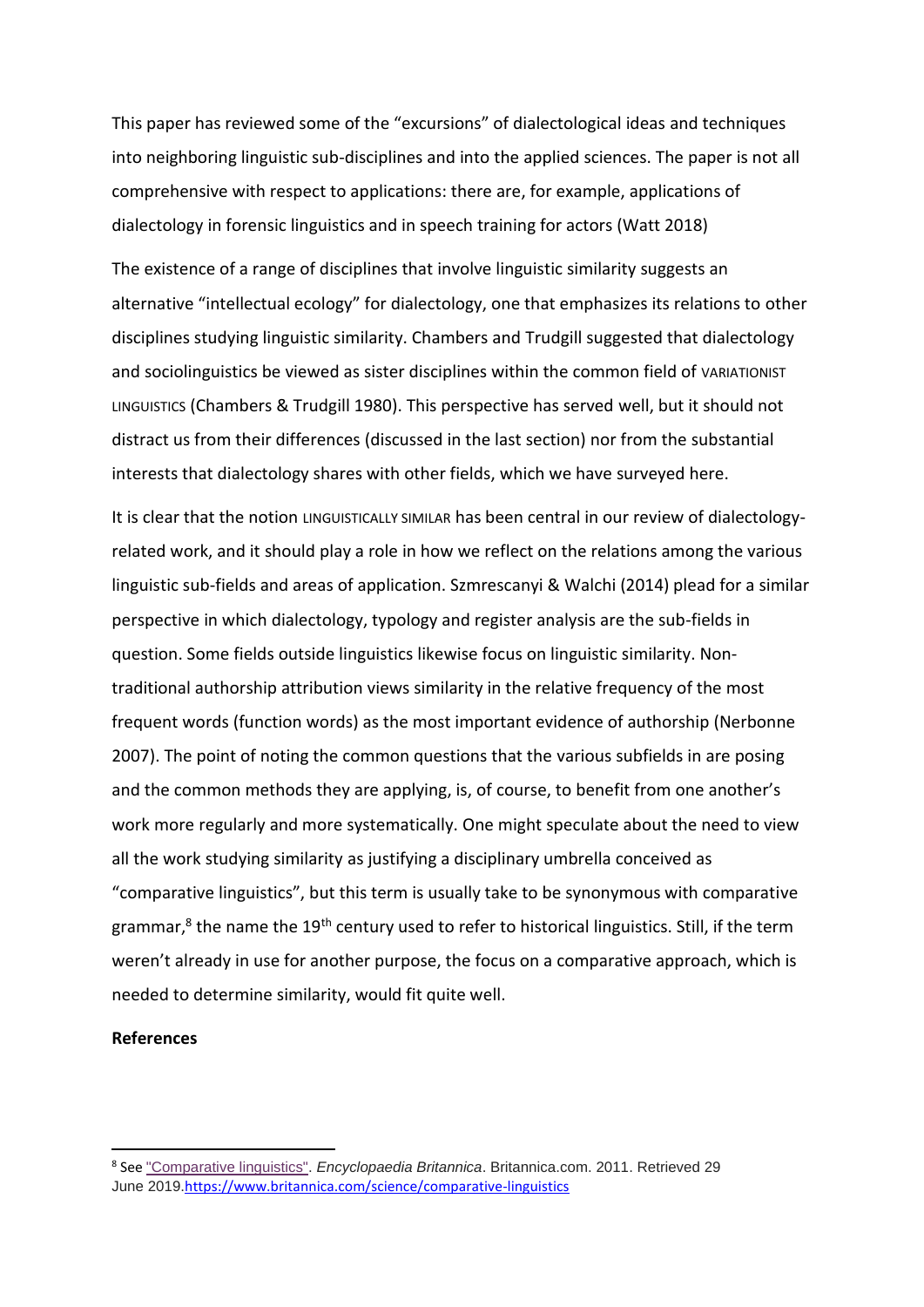Atkinson, Q. D., & Gray, R. D. 2005. "Curious parallels and curious connections phylogenetic thinking in biology and historical linguistics" *Systematic Biology*, *54*(4), 513- 526.

Aurrekoetxea, G., Fernandez-Aguirre, K., Rubio, J., Ruiz, B., & Sánchez, J. 2013. "'DiaTech': A new tool for dialectology" *Literary and Linguistic Computing*, *28*(1), 23-30.

Bloem, J., Wieling, M., & Nerbonne, J. 2016. "Automatically identifying characteristic features of non-native English accents" In: Côté, M. H., Knooihuizen, R., & Nerbonne, J. (eds.) *The future of dialects: Selected papers from Methods in Dialectology XV*. (Language Variation 1), Berlin: Language Science Press. 153-170.

Bloomfield, L. 1933. *Language*. New York: Holt, Rhinehart and Winston.

Chambers, J. K., & Trudgill, P. <sup>1</sup>1980, 1998. *Dialectology*. Cambridge: Cambridge University Press.

Embleton, S. 1993, "Multidimensional scaling as a dialectometrical technique: Outline of a research project" In: Köhler, R. and Rieger, B. (eds.) *Contributions to quantitative linguistics*. 267-276. Dordrecht: Kluwer.

Goebl, H. 1982. *Dialektometrie: Prinzipien und Methoden des Einsatzes der Numerischen Taxonomie im Bereich der Dialektgeographie*. Osterreichische Akademie der Wissenschaften, Wien.

Gooskens, Ch. & Heeringa, W. 2004. "Perceptual evaluation of Levenshtein dialect distance Measurements using Norwegian dialect data." *Language Variation and Change* 16(3), 189– 207.

Hansen-Morath, S. 2016. *Regionale und soziolinguistische Variation im alemannischen Dreiländereck. Quantitative Studien zum Dialektwandel*. PhD Diss. Albert-Ludwigs Universität, Freiburg.

Heeringa, W. 2004. *Measuring dialect pronunciation differences using Levenshtein distance.* PhD Diss. University of Groningen.

Jäger, G. 2015. "Support for linguistic macrofamilies from weighted sequence alignment" *Proceedings of the National Academy of Sciences*, *112*(41), 12752-12757.

Kessler, B. 1995 "Computational dialectology in Irish Gaelic" *Proc. 7th conf. European Chap. Association for Computational Linguistics*. Burlington, Mass.: Morgan Kaufmann Publishers.

Kondrak, G., & Dorr, B. 2006. Automatic identification of confusable drug names. *Artificial Intelligence in Medicine*, *36*(1), 29-42.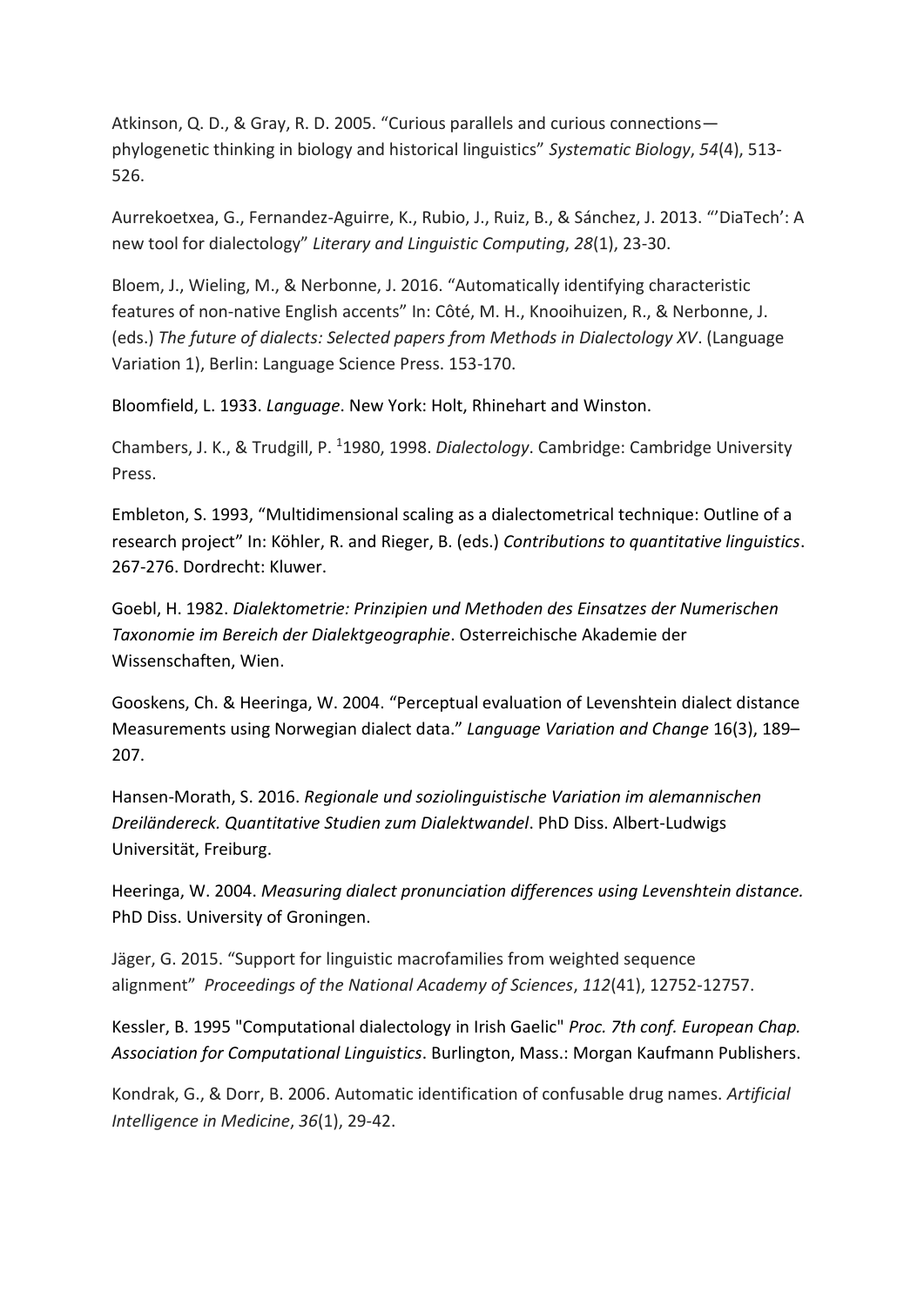Labov, W. 1986. "The social stratification of (r) in New York City department stores". In Allen, H. B., & Linn, M. D. (eds.) *Dialect and language variation*. New York: Academic Press. 304-329.

Labov, W. 2001. *Principles of linguistic change Vol. 2: Social factors*. (Language in Society *29)*. Oxford: Oxford University Press.

Landauer, T. K. & Streeter, L. A. 1973. "Structural differences between common and rare words: Failure of equivalence assumptions for theories of word recognition" *Journal of Verbal Learning and Verbal Behavior*, *12*(2), 119-131.

Luce, P. A., & Pisoni, D. B. (1998). "Recognizing spoken words: The neighborhood activation model" *Ear and hearing*, *19*(1), 1-36.

Leinonen, Th. 2010. *An acoustic analysis of vowel pronunciation in Swedish dialects*. PhD Diss., University of Groningen. [hdl.handle.net/11370/51096135-](hdl.handle.net/11370/51096135-%202965-4d55-882e-4f078cd52057) 2965-4d55-882e-[4f078cd52057](hdl.handle.net/11370/51096135-%202965-4d55-882e-4f078cd52057)

List, J.-M. 2012. "SCA: phonetic alignment based on sound classes" In: Lassiter, D. & Slavkovik, M. (Eds.).*New directions in logic, language and computation*. *ESSLLI 2010 and ESSLLI 2011 student sessions, selected papers*. Vol. 7415. Springer, Berlin, Heidelberg. 32-51.

Manni, F. 2017. *Linguistic probes into human history*. PhD Diss. University Groningen.

Nabende, P. 2011 *Applying dyanamic Bayesian networks in transliteration and detection*. PhD Diss. University Groningen. [hdl.handle.net/11370/2eb9dbf9-0e9c4b8c-a3e2-](hdl.handle.net/11370/2eb9dbf9-0e9c4b8c-a3e2-410b30215b16) [410b30215b16](hdl.handle.net/11370/2eb9dbf9-0e9c4b8c-a3e2-410b30215b16)

Nerbonne, J. 2007. "The exact analysis of text" Foreword to the 3rd edition of Frederick Mosteller and David Wallace's *Inference and disputed authorship: The federalist papers.* Stanford: CSLI.

Nerbonne, J. 2009. "Data‐driven dialectology" *Language and Linguistics Compass*, *3*(1), 175- 198.

Nerbonne, J. 2010. "Measuring the diffusion of linguistic change" *Philosophical Transactions of the Royal Society B: Biological Sciences*, *365*(1559), 3821-3828.

Nerbonne, J. 2013. "How much does geography influence language variation?". In: P. Auer, M. Hilpert, A. Stukenbrock, & B. Szmrecsanyi (eds.) *Space in language and linguistics: Geographical, interactional, and cognitive perspectives*, *220*-236.

Nerbonne, J. 2017. "Respecting local variation" In: A. Iglesias & A. Ensunza (eds.) *Gotzon Aurrekoetxea lagunarterik hara* (*Festschrift for Gotzon Aurrekoetxea*). Victoria Gasteiz:UPV/EHU. 13-24.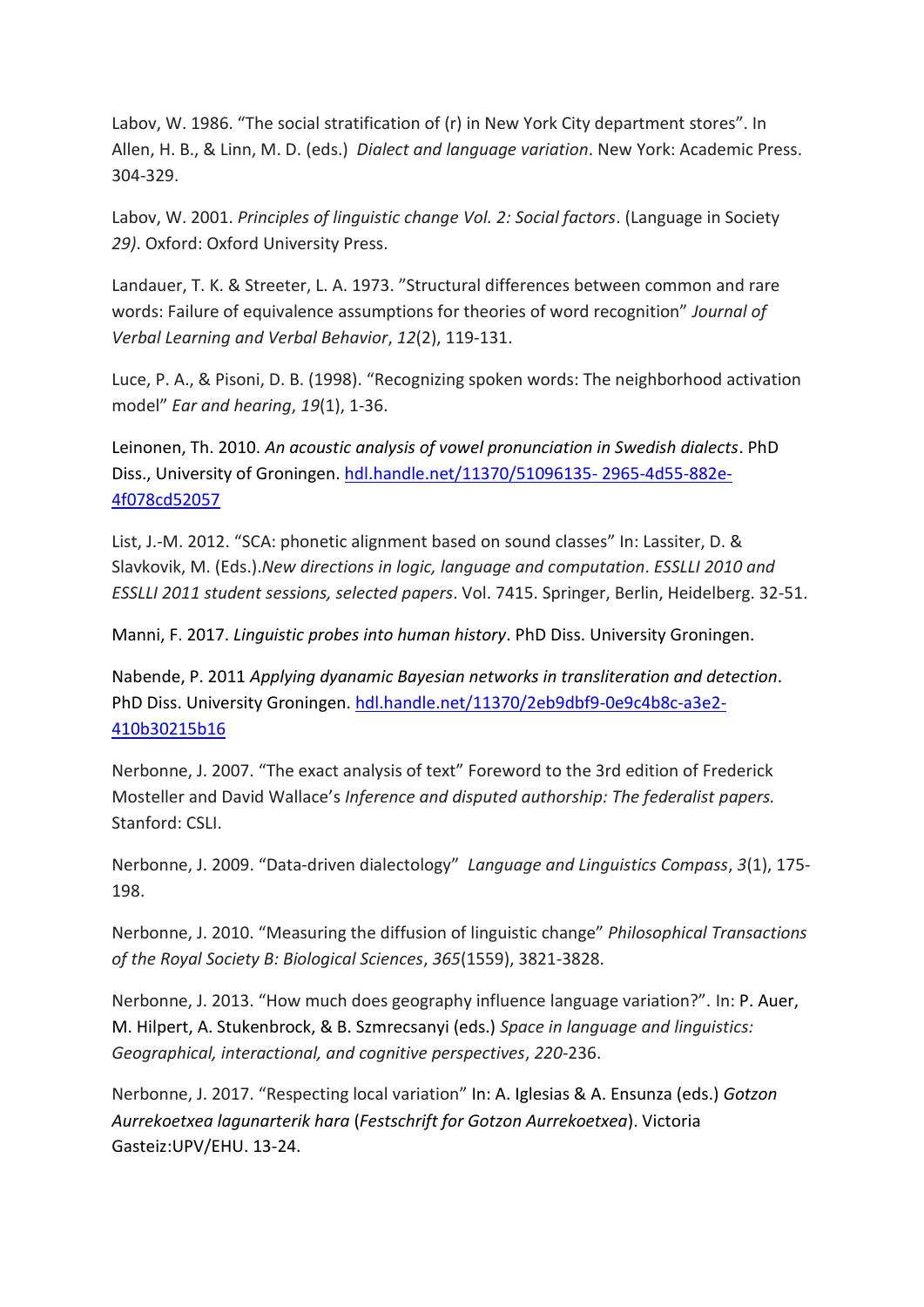Nerbonne, J. 2017b. *Humanities, exactly!/Letteren, exact!.* Text of valedictory lecture. Available at<http://www.let.rug.nl/nerbonne/papers/HumanitiesExactly-2017-May.pdf>

Nerbonne, J., Heeringa, W. & Kleiweg, P. 1999. Edit distance and dialect proximity. In D.Sankoff & J. Kruskal (eds.) *Time warps, string edits and macromolecules: The theory and practice of sequence comparison*, 2nd ed., Stanford, CA: CSLI. pp. v–xv.

Nerbonne, J. & Heeringa, W. 2007. "Geographic distributions of linguistic variation reflect dynamics of differentiation." In: S. Featherston and W. Sternefeld (eds.) *Roots: Linguistics in search of its evidential base*. 267-297.

Nerbonne, J., Heeringa, W., Van den Hout, E., Van der Kooi, P., Otten, S., & Van de Vis, W. (1996). "Phonetic distance between Dutch dialects". In Durieux, G., Daelemans, W.& Gillis, S. (eds.) *CLIN VI: proceedings of the sixth CLIN meeting*. 185-202.

Nerbonne, J., & Kleiweg, P. 2003. "Lexical distance in LAMSAS" *Computers and the Humanities*, *37*(3), 339-357.

Nerbonne, J., van Ommen, S., Gooskens, C., & Wieling, M. 2013. Measuring socially motivated pronunciation differences. In L. Borin & A. Saxena (eds.), *Approaches to measuring linguistic differences*. Boston & Berlin: Mouton De Gruyter. 107-140.

Prokić, J. 2010. *Families and resemblances*. PhD Diss. University Groningen. <hdl.handle.net/11370/be920d0e-2f88-417a-89d2-7704f962b9e4>

Recasens, D. 1991. *Fonètica descriptiva del català: (assaig de caracterització de la pronúncia del vocalisme i consonantisme del català al segle XX*) (Vol. 21). Institut d'estudis catalans.

Sanders, N. C., & Chin, S. B. 2009. "Phonological distance measures" *Journal of Quantitative Linguistics*, *16*(1), 96-114.

Shackleton Jr, R. G. 2010. *Quantitative assessment of English-American speech relationships*. PhD Diss. University Groningen. [hdl.handle.net/11370/b8a69e64-7f7f-4643-98b4](hdl.handle.net/11370/b8a69e64-7f7f-4643-98b4-aa0097c5cf20) [aa0097c5cf20](hdl.handle.net/11370/b8a69e64-7f7f-4643-98b4-aa0097c5cf20)

Schirmunski, V. M. 1962. *Deutsche Mundartkunde. Vergleichende Laut-und Formenlehre der deutschen Mundarten.* Berlin: Akademieverlag.

Séguy, J. 1971."La relation entre la distance spatiale et la distance lexicale" *Revue de Linguistique Romane* 35, 335–357

Szmrecsanyi, B., & Wälchli, B. (eds.). 2014. *Aggregating dialectology, typology, and register analysis: Linguistic variation in text and speech*. Berlin: Walter de Gruyter.

Spruit, M. R.2008. *Quantitative perspectives on syntactic variation in Dutch dialects*. PhD Diss. University Amsterdam.